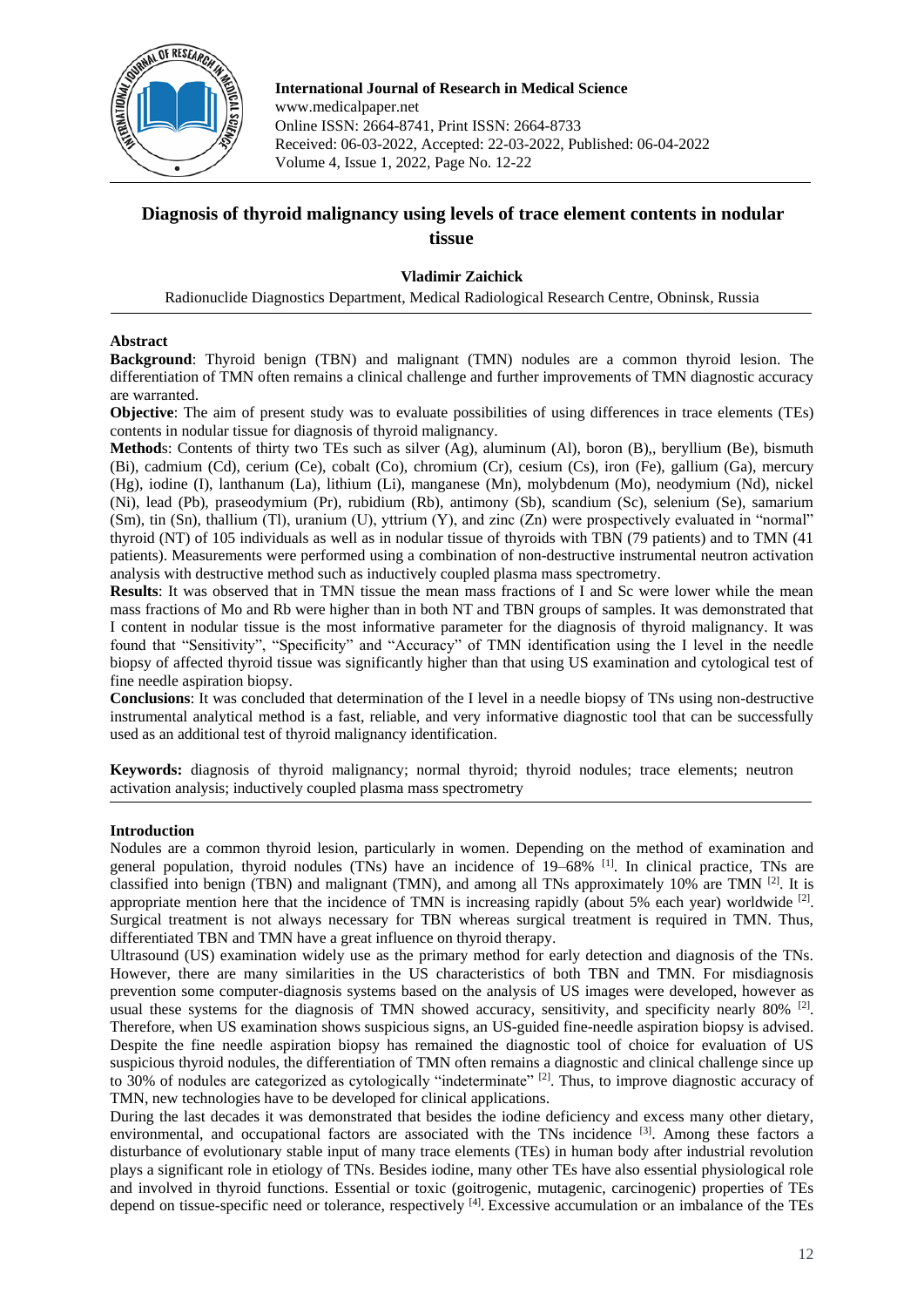may disturb the cell functions and may result in cellular proliferation, degeneration, death, benign or malignant transformation [4, 5] .

In our previous studies the complex of *in vivo* and *in vitro* nuclear analytical and related methods was developed and used for the investigation of iodine and other TEs contents in the normal and pathological thyroid [6-8]. Iodine level in the normal thyroid was investigated in relation to age, gender and some non-thyroidal diseases [9]. After that, variations of many TEs content with age in the thyroid of males and females were studied and age- and gender-dependence of some TEs was observed [10-18].

The present study had two aims. The main objective was to assess the silver (Ag), aluminum (Al), boron (B),, beryllium (Be), bismuth (Bi), cadmium (Cd), cerium (Ce), cobalt (Co), chromium (Cr), cesium (Cs), iron (Fe), gallium (Ga), mercury (Hg), iodine (I), lanthanum (La), lithium (Li), manganese (Mn), molybdenum (Mo), neodymium (Nd), nickel (Ni), lead (Pb), praseodymium (Pr), rubidium (Rb), antimony (Sb), scandium (Sc), selenium (Se), samarium (Sm), tin (Sn), thallium (Tl), uranium (U), yttrium (Y), and zinc (Zn) contents in "normal" thyroid (NT) as well as in nodular tissue of patients who had either TBN or TMN using a combination of non-destructive instrumental neutron activation analysis with high resolution spectrometry of short- and longlived radionuclides (INAA-SLR and INAA-LLR, respectively) and destructive method such as inductively coupled plasma mass spectrometry (ICP-MS). The second aim was to evaluate TEs content to aid diagnosis of thyroid malignancy.

## **Material and Methods**

Samples of the NT were obtained from randomly selected autopsy specimens of 105 deceased (European-Caucasian, mean age  $44\pm21$  years, range 2-87), who had died suddenly. The majority of deaths were due to trauma. All the deceased were citizens of Obninsk and had undergone routine autopsy at the Forensic Medicine Department of City Hospital, Obninsk. A histological examination in the control group was used to control the age norm conformity, as well as to confirm the absence of micro-nodules and latent cancer.

All patients suffered from TBN (n=79, mean age  $M\pm SD$  was 44 $\pm 11$  years, range 22-64) and from TMN (n=41, mean age M $\pm$ SD was 46 $\pm$ 15 years, range 16-75) were hospitalized in the Head and Neck Department of the Medical Radiological Research Centre (MRRC), Obninsk. Thick-needle puncture biopsy of suspicious nodules of the thyroid was performed for every patient, to permit morphological study of thyroid tissue at these sites and to estimate their TEs contents. In all cases the diagnosis has been confirmed by clinical and morphological results obtained during studies of biopsy and resected materials. Histological conclusions for TBN were: 46 colloid goiter, 19 thyroid adenoma, 8 Hashimoto's thyroiditis, and 6 Riedel's Struma, whereas for TMN were: 25 papillary adenocarcinomas, 8 follicular adenocarcinomas, 7 solid carcinomas, and 1 reticulosarcoma. Samples of nodular tissue for TEs analysis were taken from both biopsy and resected materials.

All studies were approved by the Ethical Committees of MRRC. All the procedures performed in studies involving human participants were in accordance with the ethical standards of the institutional and/or national research committee and with the 1964 Helsinki declaration and its later amendments, or with comparable ethical standards. Informed consent was obtained from all individual participants included in the study.

All tissue samples obtained from NT, TBN and TMN were divided into two portions using a titanium scalpel to prevent contamination by TEs of stainless steel [19]. One was used for morphological study while the other was intended for TEs analysis. After the samples intended for TEs analysis were weighed, they were freeze-dried and homogenized<sup>[20]</sup>.

To determine the contents of the TEs by comparison with known data for standard, aliquots of commercial, chemically pure compounds and synthetic reference materials were used  $[21]$ . Ten sub-samples of certified reference material (CRM) IAEA H-4 (animal muscle) and five sub-samples of CRM of the Institute of Nuclear Chemistry and Technology (INCT, Warszawa, Poland) INCT-SBF-4 Soya Bean Flour, INCT-TL-1 Tea Leaves, and INCT-MPH-2 Mixed Polish Herbs were treated and analyzed in the same conditions that thyroid samples to estimate the precision and accuracy of results.

The content of I were determined by INAA-SLR using a horizontal channel equipped with the pneumatic rabbit system of the WWR-c research nuclear reactor (Branch of Karpov Institute, Obninsk). Details of used nuclear reaction, radionuclide, gamma-energies, spectrometric unit, sample preparation, and the quality control of results were presented in our earlier publications concerning the INAA-SLR of I contents in human thyroid [6, 10, 11].

A vertical channel of the same nuclear reactor was applied to determine the content of Ag, Co, Cr, Fe, Hg, Rb, Sb, Sc, Se, and Zn by INAA-LLR. Details of used nuclear reactions, radionuclides, gamma-energies, spectrometric unit, sample preparation and procedure of measurement were presented in our earlier publications concerning the INAA-LLR of TEs contents in human thyroid [12, 13].

After non-destructive INAA-LLR investigation the thyroid samples were used for ICP-MS. The samples were decomposed in autoclaves and aliquots of solutions were used to determine the Ag, Al, As, Au, B, Be, Bi, Cd, Ce, Co, Cr, Cs, Dy, Er, Eu, Ga, Gd, Hg, Ho, Ir, La, Li, Lu, Mn, Mo, Nb, Nd, Ni, Pb, Pd, Pr, Pt, Rb, Sb, Se, Sm, Sn, Tb, Te, Th, Ti, Tl, Tm, U, Y, Yb, Zn, and Zr mass fractions by ICP-MS using an ICP-MS Thermo-Fisher "X-7" Spectrometer (Thermo Electron, USA). Information detailing with the NAA-LLR and ICP-MS methods used and other details of the analysis were presented in our earlier publications concerning TE contents in human thyroid  $[22]$ .

All samples for TEs analysis were prepared in duplicate, and mean values of TEs contents were used in final calculation. Mean values of TEs contents were used in final calculation for the Ag, Co, Cr, Hg, Rb, Sb, Se, and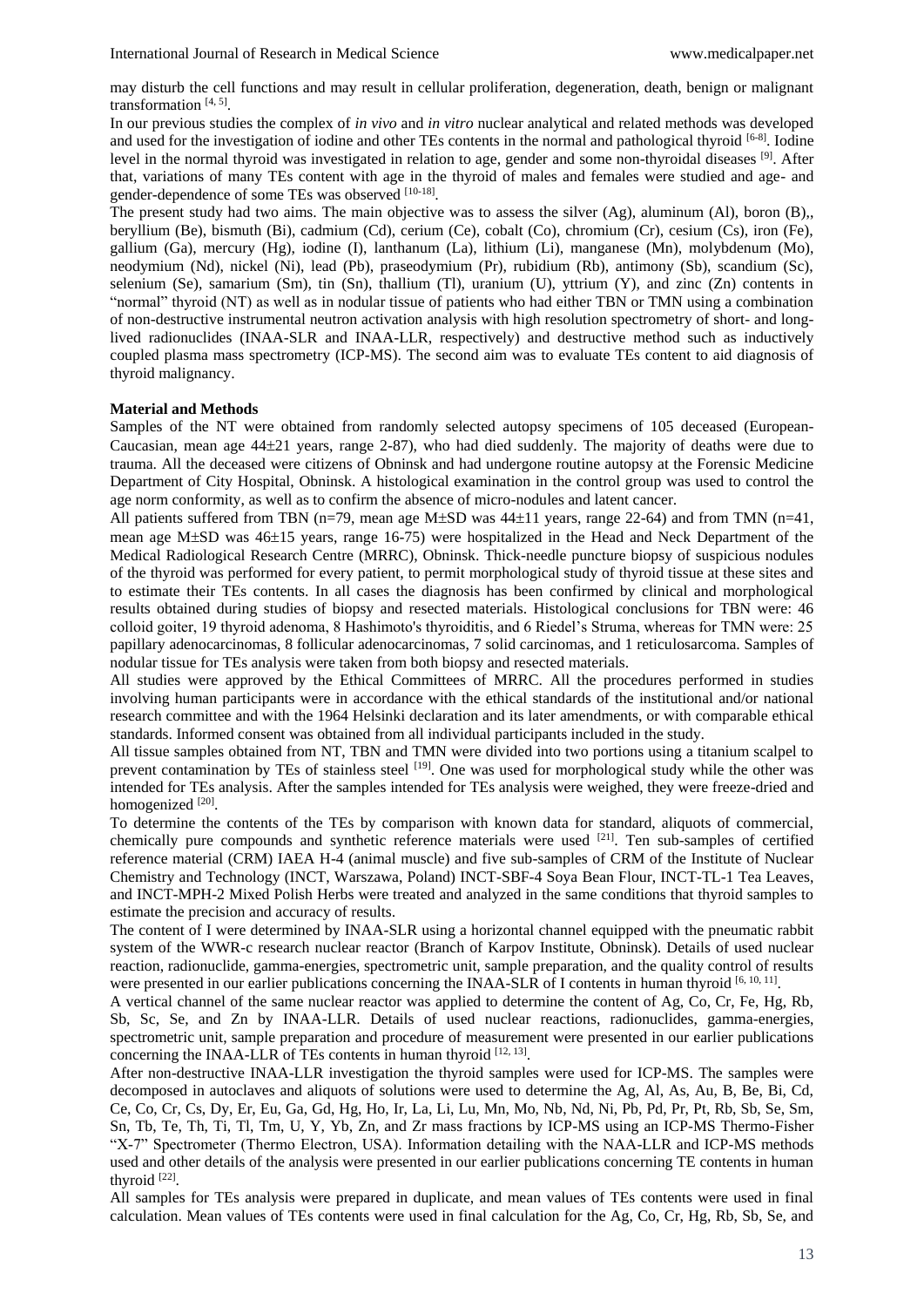Zn mass fractions measured by both INAA-LLR and ICP-MS methods. Using Microsoft Office Excel software, some basic statistics, including, arithmetic mean, standard deviation of mean, standard error of mean, minimum and maximum values (range) was calculated for TEs contents in three groups of thyroid tissue (NT, TBN and TMN). The difference in the results between three groups of samples was evaluated by the parametric Student's *t*-test and non-parametric Wilcoxon-Mann-Whitney *U*-test.

#### **Results**

Table 1 depicts certain statistical parameters (arithmetic mean, standard deviation, standard error of mean, range) of the Ag, Al, B, Be, Bi, Cd, Ce, Co, Cr, Cs, Fe, Ga, Hg, I, La, Li, Mn, Mo, Nd, Ni, Pb, Pr, Rb, Sb, Sc, Se, Sm, Sn, Tl, U, Y, and Zn mass fraction in thyroid tissue samples of three groups – NT, TBN and TMN.

The ratios of means and the comparison of mean values of Ag, Al, B, Be, Bi, Cd, Ce, Co, Cr, Cs, Fe, Ga, Hg, I, La, Li, Mn, Mo, Nd, Ni, Pb, Pr, Rb, Sb, Sc, Se, Sm, Sn, Tl, U, Y, and Zn mass fractions in pair of sample groups such as NT and TBN, NT and TMN, and also TBN and TMN is presented in Table 2.

Fig. 1 depicts individual data sets for I, Mo, Rb, and Sc mass fraction in all samples of NT, TBN, and TMN group.

Parameters of the sensitivity, specificity and accuracy (M±95% confidence interval) of using I mass fraction for the diagnosis of thyroid malignancy are presented in Table 3. An estimation was made from comparison individual values in TMN group with those in NT and TBN groups combined, if value of I mass fraction equals 145 mg/kg dry tissue was chosen as upper limit (cut off) for thyroid malignancy.

The comparison of our results with published data (from 1990 year) for I mass fraction in NT  $^{[10, 11, 14-18, 23-42]}$ , TBN [24, 26, 27, 32, 33, 37-50], and TMN [24, 26, 27, 30, 34-36, 43, 44, 51-55] is shown in Tables 4, 5, and 6, respectively. A number of values for TEs mass fractions were not expressed on a dry mass basis by the authors of the cited references. However, we calculated these values using published data for water (75%) [56] and ash (4.16% on dry mass basis) [57] contents in thyroid of adults.

## **Discussion**

As was shown before <sup>[6, 10-13, 22]</sup> good agreement of the Ag, Al, B, Be, Bi, Cd, Ce, Co, Cr, Cs, Fe, Ga, Hg, I, La, Li, Mn, Mo, Nd, Ni, Pb, Pr, Rb, Sb, Sc, Se, Sm, Sn, Tl, U, Y, and Zn contents in CRM IAEA H-4, INCT-SBF-4, INCT-TL-1, and INCT-MPH-2 samples determined by both INAA-SLR and ICP-MS methods with the certified data of these CRMs indicates acceptable accuracy of the results obtained in the study of NT, TBN, and TMN groups of tissue samples presented in Tables 1-3 and Figure 1.

From Table 2, it is observed that in TMN tissue the mass fraction of I and Sc are significantly lower while the mass fraction of Mo and Rb are higher than in both NT and TBN groups of samples. However, as illustrated in Figure 1, I content is the most informative parameter for the diagnosis of TMN (Fig. 1). If the I level of 145 mg/kg dry tissue (about M+SD) is chosen as the upper limit (cut off) for TMN tissue (Fig.1), results for a "malignant or non- malignant" determination from results obtained would be the following:

Sensitivity = {correct positive test (CPT)/ [CPT + false negative test (FNT)]}  $\times$ 100% = 84±6%;

Specificity = {correct negative test (CNT)/ [CNT + false positive test (FPT)]}  $\times$ 100% = 96±2%;

 $Accuracy = [(CPT+CNT)/(CPT+ENT+CNT+FPT)] \times 100\% = 94\pm2\%.$ 

The number of people examined was taken into account for calculation of confidence intervals [58]. In other words, if I contents in a nodule biopsy sample do not exceed 145 mg/kg dry tissue, one could diagnose a malignant tumor with an accuracy of 942%. Using the I-test makes it possible to diagnose thyroid malignancy in  $84\pm6\%$  cases (sensitivity).

Thus, I content in a nodule biopsy as biomarker of TMN could become a powerful diagnostic tool. To a large extent, the resumption of the search for new methods for diagnosis of TMN was due to experience gained in a critical assessment of the limited capacity of US examination and cytological test of fine needle aspiration biopsy  $[1, 2]$ . In addition to the US examination and morphological study of needle-biopsy of the thyroid nodules, the I-test developed in the present study seems to be very useful. Experimental conditions of the present study were approximated to the hospital conditions as closely as possible. In all cases a part of the material obtained from a puncture needle biopsy of the affected site in the thyroid was analyzed. Therefore, our data allow us to evaluate adequately the importance of the I-test for the diagnosis of TMN. Obtained characteristics for accuracy, sensitivity, and specificity of the I-test 94%, 96%, and 84%, respectively, are significantly better than these parameters of the US examination (nearly  $80\%$ ) <sup>[2]</sup>. At that, the I-test gives a definite conclusion for all nodules investigated while using the morphological study of needle-biopsy up to 30% of nodules are categorized as cytologically "indeterminate" [1, 2].

Mean values obtained for I contents in NT, TBN, and TMN agree well with median of mean values published in scientific literature for period from 1990 up to 2022 year (Table 4, 5, and 6, respectively). The range of means of I level reported in the literature for NT, TBN, and TMN vary widely (Tables 4-6). This can be explained by a dependence of I content on many factors, including age, gender, ethnicity, mass of the TNs, and the stage of diseases. Not all these factors were strictly controlled in cited studies. However, in our opinion, the leading causes of inter-observer variability can be attributed to the accuracy of the analytical techniques, sample preparation methods, and inability of taking uniform samples from the affected tissues. It was insufficient quality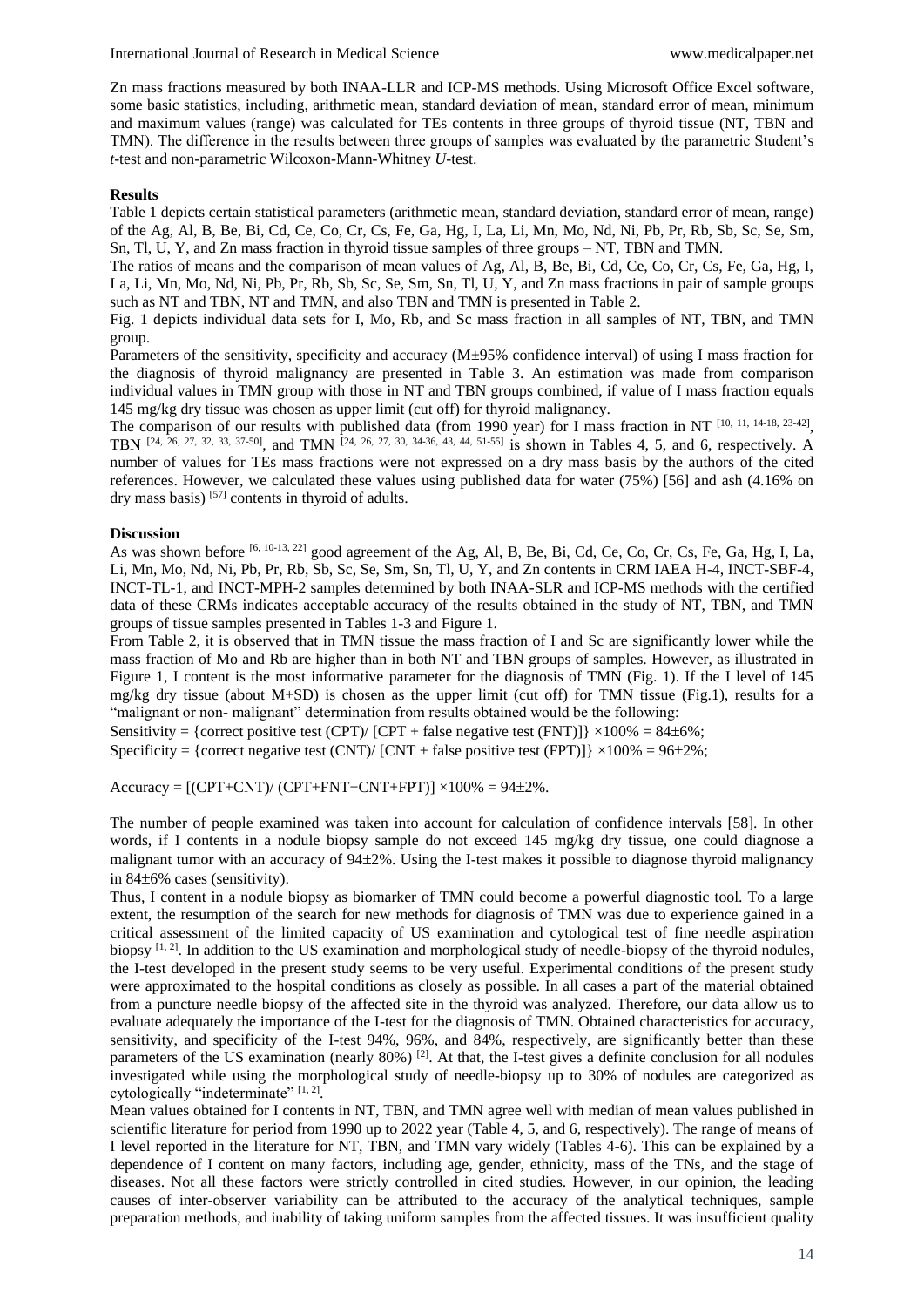control of results in these studies. In many scientific reports, tissue samples were ashed or dried at high temperature for many hours. In other cases, thyroid samples were treated with solvents (distilled water, ethanol, formalin etc). There is evidence that during ashing, drying and digestion at high temperature some quantities of I are lost as a result of this treatment [59].

It is well known that compared to other soft tissues, the human thyroid gland has significantly higher levels of I, because this element plays an important role in its normal functions, through the production of thyroid hormones (thyroxin and triiodothyronine) which are essential for cellular oxidation, growth, reproduction, and the activity of the central and autonomic nervous system. As was shown in present study, malignant transformation is accompanied by a significant loss of tissue-specific functional features, which leads to a drastically reduction in I content associated with functional characteristics of the human thyroid tissue. However, it is necessary to keep in mind that biochemical, or in other words, functional changes in thyroid cells are present from the earliest development of malignancy, which precedes any histopathological indication of malignancy, and these biochemical changes persist during progression of the malignancy and remain present in advanced thyroid cancer. Thus, I depletion is an early step in the malignant proliferation process and I depletion in nodular tissue precedes the morphological transformation of cells from being histopathologically benign to malignant.

In our study non-destructive INAA-SLR was used for I determination. This method needs in using a nuclear reactor that is not always available in clinical practice. However there is an alternative non-destructive method such as EDXRF analysis, including "the total reflection" version (TRXRF), which allows reliable determinations of I and many other TEs contents in a microprobe of a human body tissues and fluids within a few minutes [60]. EDXRF is a fully instrumental and non-destructive method because sample is investigated without requiring any pretreatment or its consumption. Moreover, it is well known that among the most modern analytical technologies, EDXRF is one of the simplest, fastest, most reliable and efficient of the available techniques for TEs determination [60]. There are many different kinds of EDXRF and TRXRF device on the market and technical improvements are frequently announced. Thus, in our opinion, obtaining the I level in a needle biopsy of thyroid nodule, using EDXRF, is a fast, reliable and very informative diagnostic tool that can be successfully used as an additional test for diagnoses of thyroid malignancy.

| <b>Table 1:</b> Basic statistical parameters of Ag, Al, B, Be, Bi, Cd, Ce, Co, Cr, Cs, Fe, Ga, Hg, La, Li, Mn, Mo, Nd, |
|------------------------------------------------------------------------------------------------------------------------|
| Ni, Pb, Pr, Rb, Sb, Sc, Se, Sm, Sn, Ti, U, Y, and Zn mass fraction $(mg/kg, dry mass basis)$ in normal thyroid (N)     |
| and in thyroid benign (TBN) and malignant (TMN) nodules                                                                |

|                | NT, n=105                       |                     | TBN, n=79                       |                  | TMN, n=41                        |                      |  |
|----------------|---------------------------------|---------------------|---------------------------------|------------------|----------------------------------|----------------------|--|
| El             | Mean±SD (SEM)                   | Range               | Mean±SD (SEM)                   | Range            | Mean±SD (SEM)                    | Range                |  |
| Ag             | $0.013 \pm 0.011(0.001)$        | $0.002 - 0.08$      | $0.192 \pm 0.199(0.028)$        | 0.002-0.842      | $0.139 \pm 0.141(0.028)$         | $0.007 - 0.54$       |  |
| Al             | $10.5 \pm 13.4(1.8)$            | $0.80 - 69.3$       | $27.3 \pm 23.6(4.2)$            | $6.6 - 95.1$     | $33.0 \pm 25.5(7.1)$             | 4.5-96.5             |  |
| $\overline{B}$ | $0.476 \pm 0.434(0.058)$        | $0.200 - 2.3$       | $4.65 \pm 15.0(2.7)$            | 0.81-85.2        | $2.21 \pm 1.89(0.52)$            | $1.0 - 5.6$          |  |
| Be             | $0.0005 \pm 0.0006$ (0.0001)    | $0.0001 -$<br>0.003 | $0.0009 \pm 0.0011$<br>(0.0002) | $0.0002 - 0.006$ | $0.0005 \pm 0.0001$<br>(0.00004) | $0.0002 -$<br>0.0007 |  |
| Bi             | $0.0072 \pm 0.0161$<br>(0.0022) | $0.0003 -$<br>0.100 | $0.071 \pm 0.085$<br>(0.016)    | $0.004 - 0.42$   | $0.067 \pm 0.083$<br>(0.023)     | 0.005-0.335          |  |
| Cd             | $2.08 \pm 2.05(0.27)$           | $0.0110 -$<br>8.26  | $1.55 \pm 1.68(0.30)$           | $0.13 - 6.4$     | $1.13 \pm 1.82$<br>(0.49)        | $0.03 - 6.83$        |  |
| Ce             | $0.0080 \pm 0.0080$<br>(0.0011) | $0.0010 -$<br>0.035 | $0.018 \pm 0.017(0.003)$        | $0.003 - 0.07$   | $0.0277 \pm 0.0275$<br>(0.0080)  | 0.005-0.087          |  |
| Co             | $0.0390 \pm 0.0276(0.0031)$     | $0.0100 -$<br>0.140 | $0.058 \pm 0.032(0.005)$        | $0.015 - 0.16$   | $0.0499 + 0.0292$<br>(0.0050)    | $0.004 - 0.143$      |  |
| Cr             | $0.495 \pm 0.261(0.031)$        | $0.130 - 1.30$      | $1.17 \pm 1.19(0.17)$           | $0.075 - 7.3$    | $1.85 \pm 1.81(0.15)$            | $0.04 - 3.50$        |  |
| Cs             | $0.0245 \pm 0.0166$<br>(0.0022) | $0.0022 -$<br>0.092 | $0.032 \pm 0.047(0.009)$        | $0.008 - 0.21$   | $0.0298 \pm 0.0287$<br>(0.0090)  | 0.007-0.112          |  |
| Fe             | $222.8 \pm 89.5(9.6)$           | 52.0-474            | $430 \pm 566(67)$               | 52-2734          | $255 \pm 168(27)$                | 61-880               |  |
| Ga             | $0.0316 \pm 0.0156$<br>(0.0021) | $0.010 -$<br>0.081  | $0.021 \pm 0.008(0.002)$        | $0.010 - 0.034$  | $0.034 \pm 0.011$<br>(0.003)     | $0.020 - 0.064$      |  |
| Hg             | $0.0543 \pm 0.0373$<br>(0.0043) | $0.0070 -$<br>0.15  | $1.15 \pm 1.04(0.14)$           | $0.1 - 5.2$      | $0.922 \pm 0.83(0.15)$           | $0.07 - 3.75$        |  |
| I              | $1841 \pm 1027(107)$            | 114-5061            | $1086 \pm 1219(139)$            | 29.0-8260        | $71.8 \pm 62.0(10.1)$            | 2.00-261             |  |
| La             | $0.0048 \pm 0.0046$ (0.0006)    | $0.0004 -$<br>0.022 | $0.009 \pm 0.009(0.002)$        | $0.002 - 0.036$  | $0.013 \pm 0.012(0.004)$         | 0.004-0.044          |  |
| Li             | $0.0208 \pm 0.0155$<br>(0.0022) | $0.0015 -$<br>0.098 | $0.030 \pm 0.015(0.003)$        | $0.007 - 0.068$  | $0.032 \pm 0.031(0.009)$         | 0.008-0.111          |  |
| Mn             | $1.28 \pm 0.56(0.07)$           | 0.470-4.04          | $1.81 \pm 1.41(0.21)$           | $0.1 - 6.1$      | $2.01 \pm 1.34(0.29)$            | $0.10 - 5.95$        |  |
| Mo             | $0.0836 \pm 0.0470$<br>(0.0062) | 0.0104-<br>0.30     | $0.19 \pm 0.12(0.02)$           | $0.05 - 0.63$    | $0.29 \pm 0.11(0.03)$            | $0.09 - 0.53$        |  |
| Nd             | $0.0041 \pm 0.0034$<br>(0.0004) | $0.0002 -$<br>0.017 | $0.013 \pm 0.007(0.002)$        | $0.003 - 0.033$  | $0.016 \pm 0.014(0.005)$         | 0.003-0.041          |  |
| Ni             | $0.449 \pm 0.344(0.046)$        | $0.0740 -$          | $2.89 \pm 2.52(0.47)$           | $0.1 - 10.4$     | $4.38 \pm 2.24(0.65)$            | $0.27 - 7.30$        |  |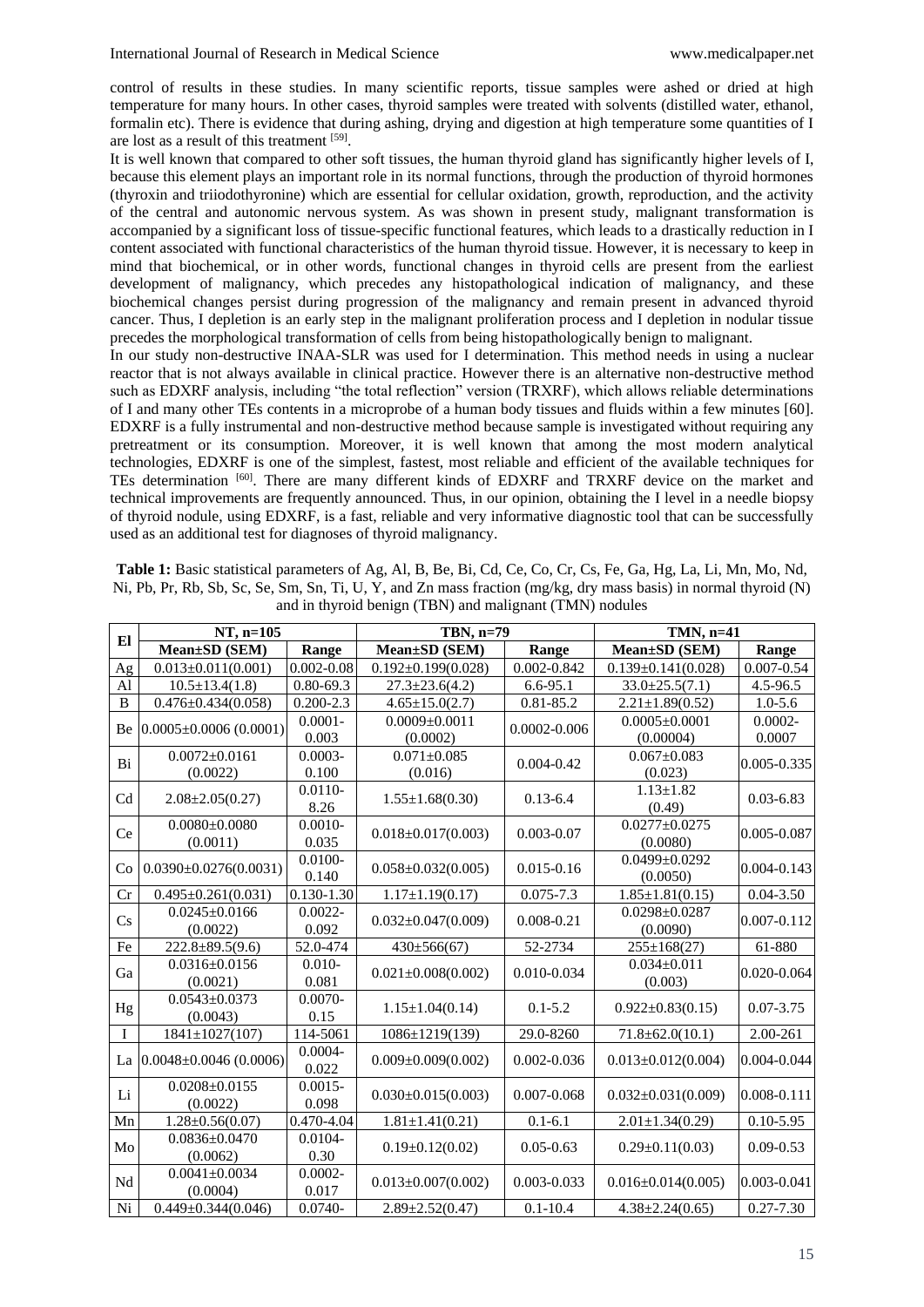|           |                               | 1.80                |                                           |                 |                             |                      |
|-----------|-------------------------------|---------------------|-------------------------------------------|-----------------|-----------------------------|----------------------|
| Pb        | $0.233 \pm 0.246(0.033)$      | $0.0230 -$<br>1.60  | $1.31 \pm 2.27(0.41)$                     | $0.1 - 9.3$     | $1.14 \pm 1.16(0.33)$       | $0.24 - 4.44$        |
| Pr        | $0.0011 \pm 0.0009(0.0001)$   | $0.0001 -$<br>0.004 | $0.004 \pm 0.003(0.001)$                  | $0.001 - 0.013$ | $0.008 \pm 0.013(0.004)$    | $0.001 - 0.046$      |
| Rb        | $7.54 \pm 3.65(0.39)$         | 1.21-22.6           | $9.50 \pm 4.23(0.50)$                     | $2.5 - 22.1$    | $12.7\pm4.9(0.8)$           | 5.1-27.4             |
| Sb        | $0.0947 \pm 0.0692(0.0075)$   | $0.0047 -$<br>0.31  | $0.12 \pm 0.11(0.01)$                     | $0.002 - 0.47$  | $0.107 \pm 0.075(0.014)$    | $0.016 - 0.334$      |
| Sc        | $0.0268 \pm 0.0329(0.0060)$   | $0.0002 -$<br>0.09  | $0.025 \pm 0.038(0.006)$                  | $0.0002 - 0.15$ | $0.008 \pm 0.013(0.002)$    | $0.0002 -$<br>0.056  |
| <b>Se</b> | $2.22 \pm 1.24(0.14)$         | 0.320-5.80          | $3.20 \pm 2.92(0.39)$                     | $0.7 - 13.8$    | $2.04 \pm 1.06(0.19)$       | $0.14 - 4.80$        |
| Sm        | $0.0005 \pm 0.0005(0.0001)$   | $0.0001 -$<br>0.002 | $0.0017 \pm 0.0018(0.0003)$               | 0.0004-0.008    | $0.0019 \pm 0.0017(0.0005)$ | $0.0005 -$<br>0.0067 |
| Sn        | $0.0777 \pm 0.0677(0.0091)$   | $0.009 - 0.26$      | $0.052 \pm 0.040(0.007)$                  | 0.014-0.172     | $0.070\pm0.049(0.014)$      | 0.014-0.182          |
| Tl        | $[0.0009 \pm 0.0005(0.0001)]$ | $0.0001 -$<br>0.003 | $0.0019 \pm 0.0011(0.0002)$ 0.0005-0.0054 |                 | $0.003 \pm 0.002(0.001)$    | $0.0006 -$<br>0.007  |
| U         | $(0.0004 \pm 0.0004)$         | $0.0001 -$<br>0.003 | $0.0012 \pm 0.0006(0.0002)$ 0.0004-0.0024 |                 | $0.005 \pm 0.011(0.004)$    | $0.0006 -$<br>0.033  |
| Y         | $0.0026 \pm 0.0023(0.0003)$   | $0.0010 -$<br>0.011 | $0.011 \pm 0.010(0.003)$                  | $0.003 - 0.036$ | $0.012 \pm 0.012(0.004)$    | $0.002 - 0.034$      |
| Zn        | $94.8 \pm 39.6(4.2)$          | 7.10-215            | $117.7 \pm 48.7(5.8)$                     | 47-264          | $96.9 \pm 80.0(12.6)$       | 28.7-375             |

El – element, M – arithmetic mean, SD – standard deviation, SEM – standard error of mean, Range – min and max values

**Table 2:** Ratio of means and the difference between mean values of trace elements mass fraction (mg/kg dry tissue) in normal thyroid (NT) and in thyroid benign (TBN) and malignant (TMN) nodules

|                        | <b>TBN</b> and NT |                  |                  |               | <b>TMN and NT</b> |                  | <b>TMN and TBN</b> |                  |                  |  |
|------------------------|-------------------|------------------|------------------|---------------|-------------------|------------------|--------------------|------------------|------------------|--|
| El                     | Ratio             | $\boldsymbol{p}$ | $\boldsymbol{p}$ | Ratio         | $\boldsymbol{p}$  | $\boldsymbol{p}$ | Ratio              | $\boldsymbol{p}$ | $\boldsymbol{p}$ |  |
|                        | <b>TBN/NT</b>     | t-test           | <b>U-test</b>    | <b>TMN/NT</b> | t-test            | <b>U-test</b>    | <b>TMN/TBN</b>     | t-test           | <b>U-test</b>    |  |
| Ag                     | 14.4              | < 0.000001       | $\leq 0.01$      | 10.5          | 0.00013           | $\leq 0.01$      | 0.72               | 0.178            | >0.05            |  |
| Al                     | 2.60              | 0.00059          | $\leq 0.01$      | 3.14          | 0.0083            | $\leq 0.01$      | 1.21               | 0.497            | >0.05            |  |
| $\, {\bf B}$           | 9.77              | 0.133            | >0.05            | 4.64          | 0.0062            | $\leq 0.01$      | 0.48               | 0.381            | >0.05            |  |
| Be                     | 1.73              | 0.093            | >0.05            | 0.90          | 0.589             | >0.05            | 0.52               | 0.048            | $\leq 0.01$      |  |
| Bi                     | 9.81              | 0.00050          | $\leq 0.01$      | 9.31          | 0.024             | $\leq 0.01$      | 0.95               | 0.893            | >0.05            |  |
| Cd                     | 0.75              | 0.192            | >0.05            | 0.54          | 0.103             | >0.05            | 0.73               | 0.472            | >0.05            |  |
| Ce                     | 2.26              | 0.0064           | $\leq 0.01$      | 3.46          | 0.025             | $\leq 0.01$      | 1.53               | 0.267            | >0.05            |  |
| Co                     | 1.48              | 0.00093          | $\leq 0.01$      | 1.28          | 0.082             | >0.05            | 0.87               | 0.276            | >0.05            |  |
| Cr                     | 2.36              | 0.00023          | $\leq 0.01$      | 3.74          | 0.026             | $\leq 0.01$      | 1.58               | 0.150            | >0.05            |  |
| $\mathbf{C}\mathbf{s}$ | 1.31              | 0.423            | >0.05            | 1.22          | 0.573             | >0.05            | 0.93               | 0.857            | >0.05            |  |
| Fe                     | 1.93              | 0.0031           | $\leq 0.01$      | 1.14          | 0.270             | >0.05            | 0.59               | 0.018            | $\leq 0.01$      |  |
| Ga                     | 0.67              | 0.00038          | $\leq 0.01$      | 1.08          | 0.519             | >0.05            | 1.62               | 0.0034           | $\leq 0.01$      |  |
| Hg                     | 21.2              | < 0.000001       | $\leq 0.01$      | 16.9          | < 0.000001        | $\leq 0.01$      | 0.80               | 0.248            | >0.05            |  |
| $\mathbf I$            | 0.59              | 0.00003          | $\leq 0.01$      | 0.039         | < 0.00001         | $\leq 0.01$      | 0.0066             | < 0.00001        | $\leq 0.01$      |  |
| La                     | 1.98              | 0.017            | $\leq 0.01$      | 2.82          | 0.070             | >0.05            | 1.43               | 0.385            | >0.05            |  |
| Li                     | 1.42              | 0.018            | $\leq 0.01$      | 1.51          | 0.265             | >0.05            | 1.07               | 0.832            | >0.05            |  |
| Mn                     | 1.41              | 0.022            | $\leq 0.01$      | 1.57          | 0.025             | $\leq 0.01$      | 1.11               | 0.589            | >0.05            |  |
| Mo                     | 2.31              | 0.000017         | $\leq 0.01$      | 3.49          | 0.000017          | $\leq 0.01$      | 1.51               | 0.015            | $\leq 0.01$      |  |
| Nd                     | 3.27              | 0.000020         | $\leq 0.01$      | 3.80          | 0.056             | >0.05            | 1.16               | 0.692            | >0.05            |  |
| Ni                     | 6.44              | 0.000016         | $\leq 0.01$      | 9.76          | 0.000079          | $\leq 0.01$      | 1.52               | 0.074            | $\leq 0.05$      |  |
| Pb                     | 5.62              | 0.013            | $\leq 0.01$      | 4.89          | 0.020             | $\leq 0.01$      | 0.87               | 0.754            | >0.05            |  |
| Pr                     | 3.64              | 0.00019          | $\leq 0.01$      | 7.29          | 0.115             | >0.05            | 2.01               | 0.343            | >0.05            |  |
| Rb                     | 1.26              | 0.0025           | < 0.01           | 1.68          | < 0.000001        | $\leq 0.01$      | 1.33               | 0.00093          | < 0.01           |  |
| Sb                     | 1.28              | 0.122            | >0.05            | 1.13          | 0.388             | >0.05            | 0.88               | 0.556            | >0.05            |  |
| Sc                     | 0.89              | 0.717            | >0.05            | 0.29          | 0.0053            | $\leq 0.01$      | 0.32               | 0.0094           | $\leq 0.01$      |  |
| Se                     | 1.44              | 0.020            | $\leq 0.01$      | 0.92          | 0.457             | >0.05            | 0.64               | 0.0097           | $\leq 0.01$      |  |
| Sm                     | 3.37              | 0.00079          | $\leq 0.01$      | 3,83          | 0.012             | $\leq 0.01$      | 1.13               | 0.696            | >0.05            |  |
| Sn                     | 0.66              | 0.027            | $\leq 0.01$      | 0.90          | 0.627             | >0.05            | 1.35               | 0.253            | >0.05            |  |
| Tl                     | 2.04              | 0.000065         | $\leq 0.01$      | 3.29          | 0.0020            | $\leq 0.01$      | 1.62               | 0.062            | $\leq 0.05$      |  |
| U                      | 2.62              | 0.0036           | $\leq 0.01$      | 11.6          | 0.270             | >0.05            | 4.43               | 0.345            | >0.05            |  |
| Y                      | 4.23              | 0.0044           | $\leq 0.01$      | 4.73          | 0.071             | >0.05            | 1.12               | 0.808            | >0.05            |  |
| Zn                     | 1.24              | 0.0018           | $\leq 0.01$      | 1.02          | 0.877             | >0.05            | 0.82               | 0.141            | >0.05            |  |

El – element, *t*-test - Student's *t*-test, U-test - Wilcoxon-Mann-Whitney *U*-test, Bold significant differences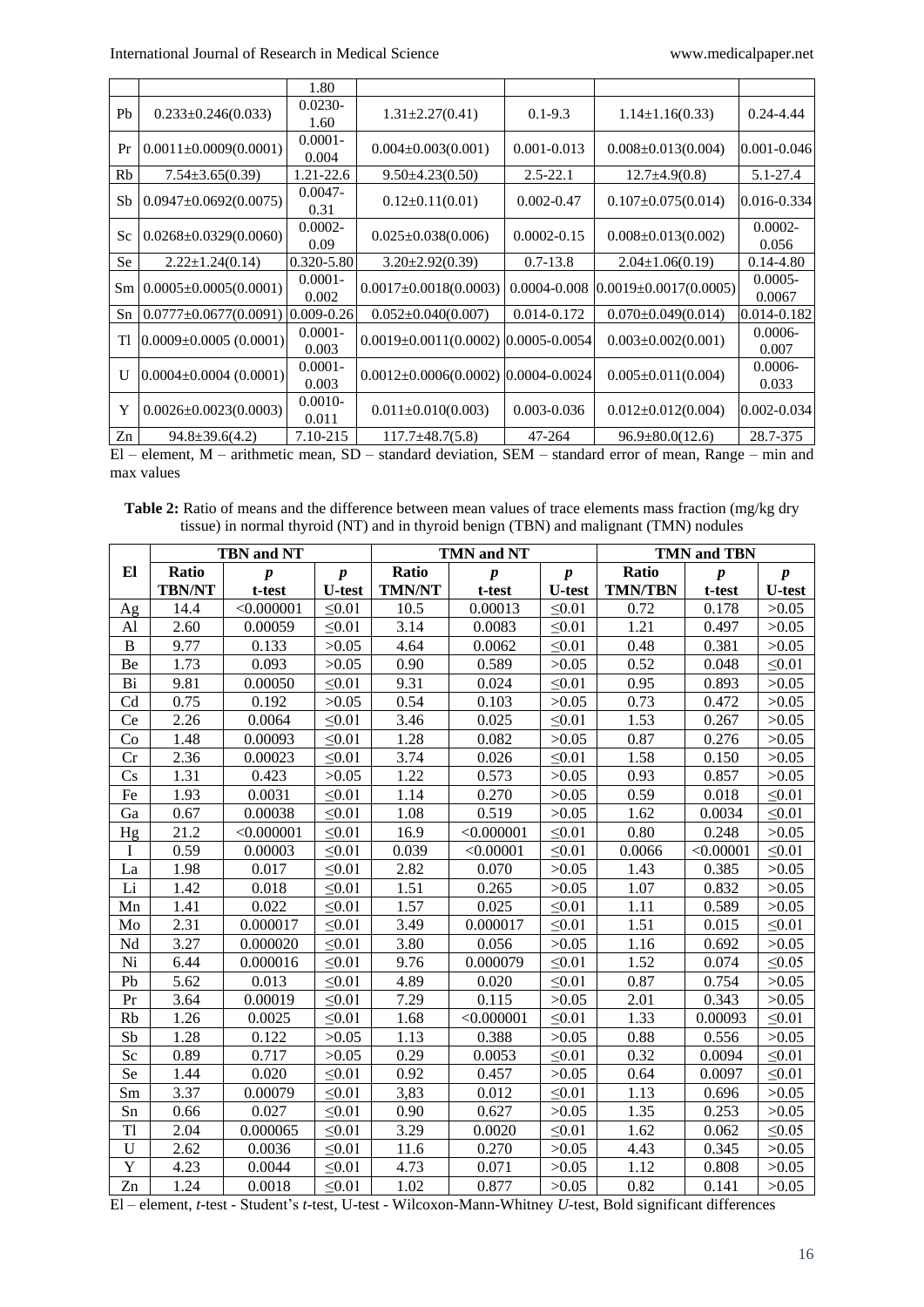**Table 3:** Parameters of the sensitivity, specificity and accuracy (M±95% confidence interval) of I mass fraction for the diagnosis of TMN (an estimation is made for "TMN or NT and TBN")

| --<br>Element | Upper limit for TMN (cut off) | Sensitivity % | Specificity<br>$\frac{6}{6}$ | cemraev  |
|---------------|-------------------------------|---------------|------------------------------|----------|
|               | i mg/kg drv tissue            | $84 \pm 6$    | 96±2                         | $94 + 7$ |

NT **-** normal thyroid, TBN - thyroid benign nodules, TMN- thyroid malignant nodules

| <b>Reference</b>                                       | <b>Method</b>     |                 | Age, years        | <b>Sample</b>                   | I, mg/kg dry tissue |            |  |
|--------------------------------------------------------|-------------------|-----------------|-------------------|---------------------------------|---------------------|------------|--|
|                                                        |                   | $\mathbf n$     | <b>M(Range)</b>   | preparation                     | <b>M±SD</b>         | Range      |  |
| Handl et al. 1990 <sup>[23]</sup>                      | Chem              | 39              | 21-86             |                                 | 1276±664            |            |  |
| Aeschimann et al.1994 <sup>[24]</sup>                  | Chem              | $\mathbf{1}$    |                   | AD                              | 2028                |            |  |
| Boulyga et al. 1997 <sup>[25]</sup>                    | <b>NAA</b>        | 29              |                   | D, A                            | 1778±381            |            |  |
|                                                        | <b>NAA</b>        | 10              | $\blacksquare$    | D, A                            | 1905±635            |            |  |
| Boulyga et al. 1999 <sup>[26]</sup>                    | <b>NAA</b>        | 12              | $\qquad \qquad -$ | D, A                            |                     | 800-2950   |  |
| Reddy et al. 2002 <sup>[27]</sup>                      | <b>PIXE</b>       | $\overline{4}$  | $\blacksquare$    | D, Press                        | 916±88              |            |  |
| Wang et al. 2002 <sup>[28]</sup>                       |                   | 21              | Adult             |                                 | 2712±800            |            |  |
| Murillo et al. 2005 <sup>[29]</sup>                    | Color             | 5               | 30-43             | AD                              | 948-3356            | 948-3356   |  |
| Hansson et al. 2008 <sup>[30]</sup>                    | <b>EDXRF</b>      | 10              | 57-80             | Intact                          | 2400                | 1200-4800  |  |
| Zabala et al. 2009 <sup>[31]</sup>                     | <b>SFI</b>        | 50              | 17-60             | AD                              | 5772±2708           | 1676-13720 |  |
| Zhu et al. 2010 <sup>[3</sup> 2]                       | <b>ICPMS</b>      | 50              | 20-60             | AD                              | 2648                | 964-4760   |  |
| Błazewicz et al. 2011 <sup>[33]</sup>                  | IC                | 50              | $M = 25$          | Fixed                           | $601 \pm 192$       | 624-4020   |  |
|                                                        |                   |                 |                   | Frozen                          | $623 \pm 187$       | 840 - 4000 |  |
| Zaichick et al. 2017 <sup>[10]</sup>                   | <b>NAA</b>        | 72              | $2 - 80$          | Intact                          | 1786±940            | 220-4205   |  |
| Zaichick et al. 2017 <sup>[11]</sup>                   | <b>NAA</b>        | $\overline{33}$ | $3.5 - 87$        | Intact                          | 1956±1199           | 114-5061   |  |
| Zaichick et al. 2018 <sup>[14]</sup>                   | <b>EDXRF, NAA</b> | 72              | $2 - 80$          | Intact                          | 1786±940            | 220-4205   |  |
| Zaichick et al. 2018 <sup>[15]</sup>                   | <b>EDXRF, NAA</b> | $\overline{33}$ | $3.5 - 87$        | Intact                          | 1956±1199           | 114-5061   |  |
| Zaichick et al. 2018 <sup>[16]</sup>                   | NAA, ICPAES       | 33              | $3.5 - 87$        | Intact                          | 1956±1199           | 114-5061   |  |
| Zaichick et al. 2018 <sup>[17]</sup>                   | NAA, ICPAES       | 72              | $2 - 80$          | Intact                          | 1786±940            | 220-4205   |  |
| Zaichick et al. 2018 <sup>[18]</sup>                   | <b>NAA</b>        | 105             | $2 - 80$          | Intact                          | 1841±1027           | 114-5061   |  |
| Zaichick et al. 2018 <sup>[34]</sup>                   | <b>NAA</b>        | 105             | $44 + 21$         | Intact                          | $1841 \pm 1027$     | 114-5061   |  |
| Zaichick et al. 2018 <sup>[35]</sup>                   | <b>NAA</b>        | 105             | $2 - 80$          | Intact                          | $1841 \pm 1027$     | 114-5061   |  |
| Zaichick et al. 2018 <sup>[36]</sup>                   | <b>NAA</b>        | 105             | $44 + 21$         | Intact                          | $1841 \pm 1027$     | 114-5061   |  |
| Zaichick, 2021 <sup>[37]</sup>                         | <b>NAA</b>        | 105             | $2 - 87$          | Intact                          | $1841 \pm 1027$     | 114-5061   |  |
| Zaichick, $202\overline{1^{[38]}}$                     | <b>NAA</b>        | 105             | $44 + 21$         | Intact                          | $1841 \pm 1027$     | 114-5061   |  |
| Zaichick, 2021 <sup>[39]</sup>                         | <b>NAA</b>        | 105             | $2 - 87$          | Intact                          | $1841 \pm 1027$     | 114-5061   |  |
| Zaichick, 2021 <sup>[40]</sup>                         | <b>NAA</b>        | 105             | $44 + 21$         | Intact                          | $1841 \pm 1027$     | 114-5061   |  |
| Zaichick, 2021 <sup>[41]</sup>                         | NAA, ICPAES       | 105             | $2 - 87$          | Intact                          | $1841 \pm 1027$     | 114-5061   |  |
| Zaichick, 2021 $\overline{[42]}$                       | NAA, ICPAES       | 105             | $44 + 21$         | Intact                          | $1841 \pm 1027$     | 114-5061   |  |
| Median of means                                        |                   |                 |                   | 1841 mg/kg dry tissue           |                     |            |  |
| Range of means (M <sub>min</sub> - M <sub>max</sub> ), |                   |                 |                   | $(601 - 5772)$ mg/kg dry tissue |                     |            |  |
| Ratio M <sub>max</sub> /M <sub>min</sub>               |                   | 9.6             |                   |                                 |                     |            |  |
| All references                                         |                   | 27              |                   |                                 |                     |            |  |

**Table 4:** Reference data of I mass fractions in "normal" human thyroid published from 1990 year

M – arithmetic mean, SD – standard deviation of mean, Chem – chemical method, NAA– neutron activation analysis, PIXE – proton induced X-ray fluorescent emission, Color– colorimetric method, EDXRF– energy dispersive X-ray fluorescent analysis, SFI- spectrophotometric flow injection method, ICPMS– inductively coupled plasma mass spectrometry, IC - ion chromatography, ICPAES – inductively coupled plasma atomic emission spectrometry, AD – acid digestion, D – drying at high temperature, A – ashing, AD – acid digestion.

**Table 5:** Reference data of I mass fractions in thyroid benign nodules published from 1990 year

|                                       |             |                    | Age, years      | <b>Sample</b> | I, mg/kg dry tissue |             |
|---------------------------------------|-------------|--------------------|-----------------|---------------|---------------------|-------------|
| <b>Reference</b>                      |             | <b>Method</b><br>n | <b>M(Range)</b> | preparation   | <b>M±SD</b>         | Range       |
| Nishita et al. 1990 <sup>[43]</sup>   | NAA         | 14                 | 28-71           | Washed        | $396 \pm 74$        | 66-1028     |
|                                       | NAA         | 7                  | 18-74           | Washed        | $115+40$            | 21-344      |
| Aeschimann et al.1994 <sup>[24]</sup> | Chem        | 11                 |                 | AD            | 516                 | 92-3548     |
| Bellisola et al. 1998 [44]            | NAA         | 20                 | 17-82           | Washed        | $660 \pm 360$       | $560 - 910$ |
|                                       | NAA         | 22                 |                 | Washed        | $1140 \pm 1640$     | $7 - 3810$  |
|                                       | <b>NAA</b>  | 12                 |                 | Washed        | $640 \pm 660$       | $3 - 1840$  |
|                                       | <b>NAA</b>  | 6                  |                 | Washed        | $130 \pm 120$       | $4 - 330$   |
| Boulyga et al. 1999 <sup>[26]</sup>   | <b>NAA</b>  | 19                 |                 | Washed -      |                     | 100-4050    |
| Reddy et al. 2002 <sup>[27]</sup>     | <b>PIXE</b> | 4                  |                 | D. Press      | $888 + 88$          |             |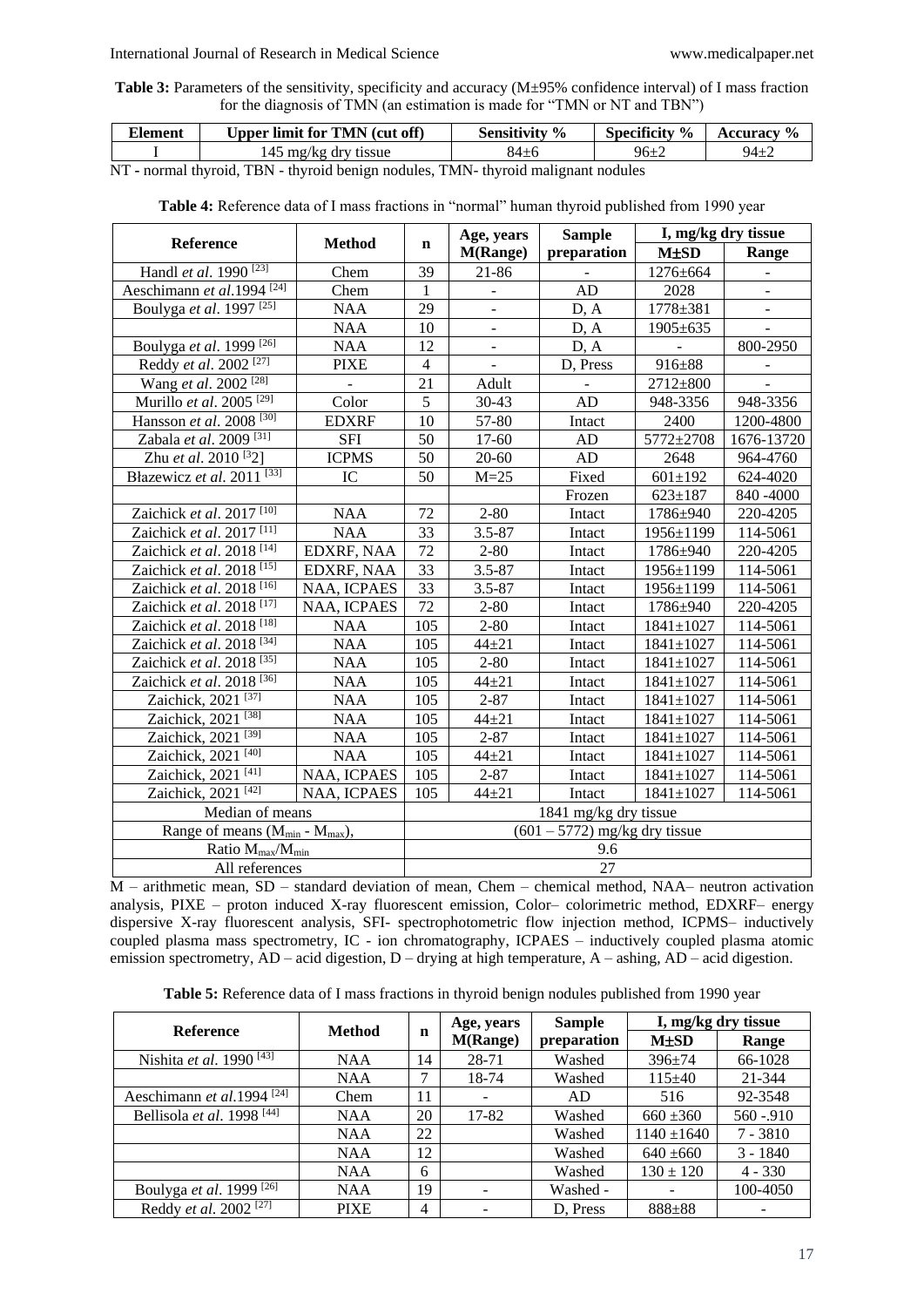| Zhu et al. 2010 <sup>[32]</sup>        | <b>ICPMS</b> | 50   | $20 - 60$                    | AD     | 2648            | 964-4760   |  |  |
|----------------------------------------|--------------|------|------------------------------|--------|-----------------|------------|--|--|
| Błazewicz et al. 2011 <sup>[33]</sup>  | IC           | 50   | $M=25$                       | Fixed  | $601 \pm 192$   | 624-4020   |  |  |
|                                        | IC           | 50   |                              | Frozen | $623 \pm 187$   | 840 - 4000 |  |  |
|                                        | IC           | 66   | $M=35$                       | Fixed  | $77 + 14$       | $41 - 104$ |  |  |
| Zaichick, 2021 <sup>[37]</sup>         | <b>NAA</b>   | 46   | $30 - 64$                    | Intact | $1141 \pm 931$  | 29-3715    |  |  |
| Zaichick, 2021 <sup>[38]</sup>         | <b>NAA</b>   | 19   | $41 \pm 11$                  | Intact | $961 \pm 1013$  | 131-3906   |  |  |
| Zaichick, 2021 <sup>[39]</sup>         | <b>NAA</b>   | 8    | $40+10$                      | Intact | $951 \pm 630$   | 83-1787    |  |  |
| Zaichick, 2021 <sup>[40]</sup>         | <b>NAA</b>   | 6    | $39+9$                       | Intact | $276 \pm 283$   | 85-824     |  |  |
| Zaichick, 2021 <sup>[41]</sup>         | NAA, ICPAES  | 46   | $30 - 64$                    | Intact | $1141 \pm 931$  | 29-3715    |  |  |
| Zaichick, 2021 <sup>[42]</sup>         | NAA, ICPAES  | 19   | $41 \pm 11$                  | Intact | $961 \pm 1013$  | 131-3906   |  |  |
| Zaichick, 2021 <sup>[45]</sup>         | EDXRF, NAA   | 46   | $30 - 64$                    | Intact | $1144 + 943$    | 29-3715    |  |  |
| Zaichick, 2021 <sup>[46]</sup>         | EDXRF. NAA   | 19   | $22 - 55$                    | Intact | $962 \pm 1013$  | 131-3906   |  |  |
| Zaichick, 2021 <sup>[47]</sup>         | EDXRF, NAA   | 8    | 34-55                        | Intact | $951 \pm 630$   | 83-1787    |  |  |
| Zaichick, 2021 <sup>[48]</sup>         | <b>NAA</b>   | 6    | $34 - 50$                    | Intact | $276 \pm 283$   | 85-824     |  |  |
| Zaichick, 2022 <sup>[49]</sup>         | <b>EDXRF</b> | 79   | $22 - 64$                    | Intact | $1107 \pm 1358$ | 47-8260    |  |  |
| Zaichick, 2022 <sup>[50]</sup>         | NAA, ICPAES  | 79   | $22 - 64$                    | Intact | $1086 \pm 1219$ | 29-8260    |  |  |
| Median of means                        |              |      | 920 mg/kg dry tissue         |        |                 |            |  |  |
| Range of means $(M_{min} - M_{max})$ , |              |      | $(77-2648)$ mg/kg dry tissue |        |                 |            |  |  |
| Ratio $M_{\text{max}}/M_{\text{min}}$  |              | 34.4 |                              |        |                 |            |  |  |
| All references                         |              | 20   |                              |        |                 |            |  |  |

M – arithmetic mean, SD – standard deviation of mean, NAA – neutron activation analysis, Chem – chemical method, PIXE – proton induced X-ray fluorescent emission, ICPMS – inductively coupled plasma mass spectrometry, IC - ion chromatography, ICPAES – inductively coupled plasma atomic emission spectrometry, EDXRF – energy dispersive X-ray fluorescent analysis,

AD – acid digestion

**Table 6:** Reference data of I mass fractions in thyroid malignant nodules published from 1990 year

| <b>Reference</b>                          | <b>Method</b> |      | Age, years                    | <b>Sample</b> | I, mg/kg dry tissue |            |  |  |
|-------------------------------------------|---------------|------|-------------------------------|---------------|---------------------|------------|--|--|
|                                           |               | n    | <b>M(Range)</b>               | preparation   | <b>M±SD</b>         | Range      |  |  |
| Nishida et al. 1990 <sup>[43]</sup>       | NAA           | 8    | $21 - 67$                     | Washed        | $23 \pm 10$         | $<$ DL-67  |  |  |
| Aeschimann et al. 1994 <sup>[24]</sup>    | Chem          | 4    |                               | AD            | 40                  | 16-140     |  |  |
| Bellisola et al. 1998 <sup>[44]</sup>     | NAA           | 12   | 17-82                         | Washed        | $200 \pm 210$       | $6 - .430$ |  |  |
| Boulyga et al. 1999 <sup>[26]</sup>       | <b>NAA</b>    | 19   |                               |               |                     | 32-900     |  |  |
| Reddy et al. 2002 <sup>[27]</sup>         | <b>PIXE</b>   | 4    |                               | D. Press      | $<$ 30              |            |  |  |
| Hansson et al. 2008 <sup>[30]</sup>       | <b>EDXRF</b>  | 7    | 21-58                         | Intact        | $<$ 400             |            |  |  |
| Zaichick et al. 2018 <sup>[34]</sup>      | <b>NAA</b>    | 41   | 16-75                         | Intact        | $71.8 \pm 62$       | 2-261      |  |  |
| Zaichick et al. 2018 <sup>[35]</sup>      | EDXRF, NAA    | 41   | $46 + 15$                     | Intact        | $71.8 \pm 62$       | $2 - 261$  |  |  |
| Zaichick et al. 2018 <sup>[36]</sup>      | NAA, ICPAES   | 41   | 16-75                         | Intact        | $71.8 \pm 62$       | $2 - 261$  |  |  |
| Zaichick, 2022 <sup>[51]</sup>            | <b>EDXRF</b>  | 41   | 16-75                         | Intact        | $71.6 \pm 72.5$     | 2-341      |  |  |
| Zaichick, 2022 <sup>[52]</sup>            | <b>NAA</b>    | 41   | 16-75                         | Intact        | $71.8 \pm 62$       | $2 - 261$  |  |  |
| Zaichick, 2022 <sup>[53]</sup>            | <b>NAA</b>    | 41   | 16-75                         | Intact        | $71.8 \pm 62$       | 2-261      |  |  |
| Zaichick, 2022 <sup>[54]</sup>            | EDXRF, NAA    | 41   | 16-75                         | Intact        | $71.8 \pm 62$       | $2 - 261$  |  |  |
| Zaichick, 2022 <sup>[55]</sup>            | NAA, ICPAES   | 41   | 16-75                         | Intact        | $71.8 \pm 62$       | $2 - 261$  |  |  |
| Median of means                           |               |      | 71.8 mg/kg dry tissue         |               |                     |            |  |  |
| Range of means ( $M_{min}$ - $M_{max}$ ), |               |      | $(23 - 400)$ mg/kg dry tissue |               |                     |            |  |  |
| Ratio $M_{\text{max}}/M_{\text{min}}$     |               | 17.4 |                               |               |                     |            |  |  |
| All references                            |               | 14   |                               |               |                     |            |  |  |

M – arithmetic mean, SD – standard deviation of mean, NAA – neutron activation analysis, Chem – chemical method, PIXE – proton induced X-ray fluorescent emission, EDXRF – energy dispersive X-ray fluorescent analysis, ICPAES – inductively coupled plasma atomic emission spectrometry, AD – acid digestion, D – drying at high temperature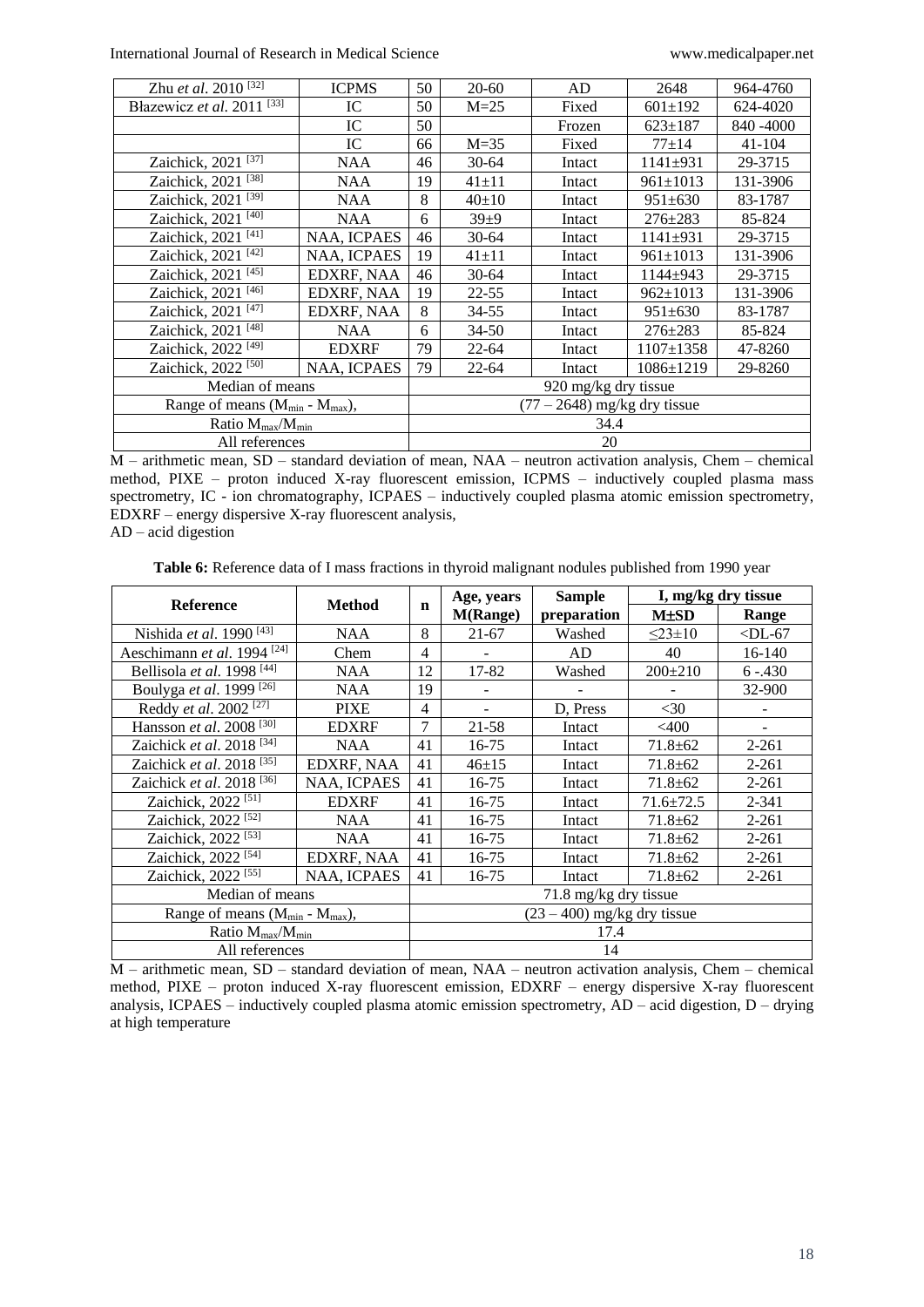

**Fig 1:** Individual data sets for I, Mo, Rb, and Sc mass fractions in samples of normal thyroid (1), thyroid benign nodules (2) and thyroid malignant nodules (3).

# **Conclusion**

In this work, TEs analysis was carried out in the tissue samples of NT and thyroid with TBN and TMN using a combination of non-destructive instrumental neutron activation analysis with destructive method such as inductively coupled plasma mass spectrometry. It was shown that this combination is an adequate analytical tool for the non-destructive determination of thirty two TEs such as Ag, Al, B, Be, Bi, Cd, Ce, Co, Cr, Cs, Fe, Ga, Hg, I, La, Li, Mn, Mo, Nd, Ni, Pb, Pr, Rb, Sb, Sc, Se, Sm, Sn, Tl, U, Y, and Zn in the tissue samples of human thyroid, including needle-biopsy material. It was observed that in TMN tissue the mean mass fractions of I and Sc were lower while the mean mass fractions of Mo and Rb were higher than in both NT and TBN groups of samples. It was demonstrated that I content in nodular tissue is the most informative parameter for the diagnosis of thyroid malignancy. It was found that "Sensitivity", "Specificity" and "Accuracy" of TMN identification using the I level in the needle biopsy of affected thyroid tissue was significantly higher than that using US examination and cytological test of fine needle aspiration biopsy. It was concluded that determination of the I level in a needle biopsy of TNs, using non-destructive instrumental analytical method, is a fast, reliable, and very informative diagnostic tool that can be successfully used as an additional test of thyroid malignancy identification.

#### **Acknowledgements**

The author is extremely grateful to Profs. Vtyurin BM and Medvedev VS, Medical Radiological Research Center, Obninsk, as well as to Dr. Choporov Yu, former Head of the Forensic Medicine Department of City Hospital, Obninsk, for supplying thyroid samples. The author is also grateful to Dr. Karandaschev V, Dr. Nosenko S, and Moskvina I, Institute of Microelectronics Technology and High Purity Materials, Chernogolovka, Russia, for their help in ICP-MS analysis.

#### **Funding**

There were no any sources of funding that have supported this work.

#### **Conflict of Interest**

The author has not declared any conflict of interests.

#### **References**

- 1. Fresilli D, David E, Pacini P, Gaudio GD, Dolcetti V, Lucarelli Gt *et al*. Thyroid Nodule Characterization: How to Assess the Malignancy Risk. Update of the Literature. Diagnostics (Basel),2021:11(8):1374.
- 2. Jin Z, Zhu Y, Zhang S, Xie F, Zhang M, Zhang Y *et al*. Ultrasound Computer-Aided Diagnosis (CAD) based on the Thyroid Imaging Reporting and Data System (TI-RADS) to distinguish benign from malignant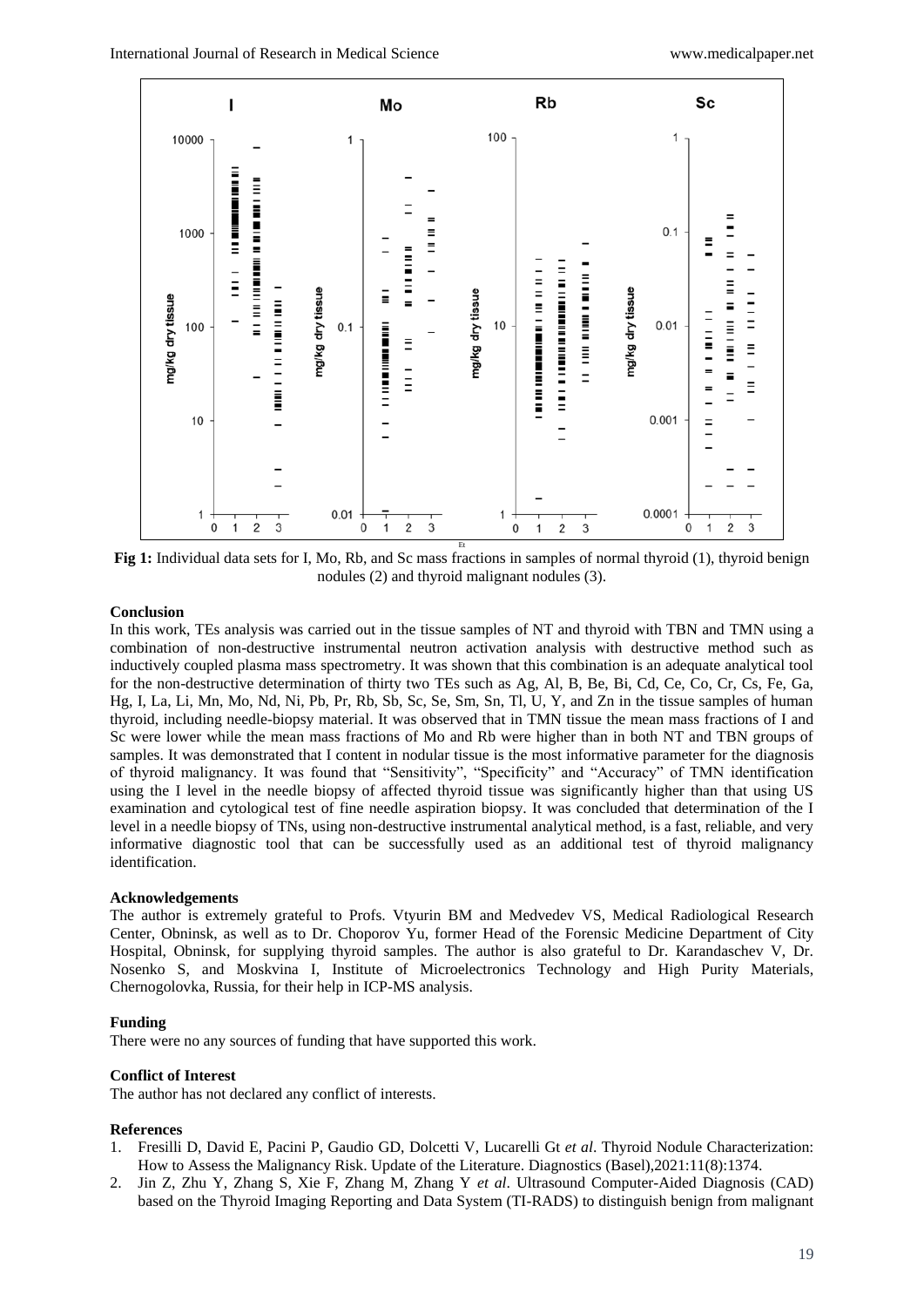thyroid nodules and the diagnostic performance of radiologists with different diagnostic experience. Med Sci Monit,2020:26:e918452.

- 3. Zaichick V. Iodine excess and thyroid cancer. J Trace Elem Exp Med,1998:11(4):508-509.
- 4. Zaichick V. Medical elementology as a new scientific discipline. J Radioanal Nucl Chem,2006:269:303- 309.
- 5. Zaichick V, Tsyb AF, Vtyurin BM. Trace elements and thyroid cancer. Analyst,1995:120(3):817-821.
- 6. Zaichick V, Choporov YuYa. Determination of the natural level of human intra-thyroid iodine by instrumental neutron activation analysis. J Radioanal Nucl Chem,1996:207(1):153-161.
- 7. Zaichick V, Zaichick S. Energy-dispersive X-ray fluorescence of iodine in thyroid puncture biopsy specimens. J Trace Microprobe Tech,1999:17(2):219-232.
- 8. Zaichick V. Relevance of, and potentiality for in vivo intrathyroidal iodine determination. Ann N Y Acad Sci,2000:904:630-632.
- 9. Zaichick V, Zaichick S. Normal human intrathyroidal iodine. Sci Total Environ,1997:206(1):39-56.
- 10. Zaichick V, Zaichick S. Age-related changes of Br, Ca, Cl, I, K, Mg, Mn, and Na contents in intact thyroid of females investigated by neutron activation analysis. Curr Updates Aging,2017:1:5.1.
- 11. Zaichick V, Zaichick S. Age-related changes of Br, Ca, Cl, I, K, Mg, Mn, and Na contents in intact thyroid of males investigated by neutron activation analysis. J Aging Age Relat Dis,2017:1(1):1002.
- 12. Zaichick V, Zaichick S. Age-related changes of Ag, Co, Cr, Fe, Hg, Rb, Sb, Sc, Se, and Zn contents in intact thyroid of females investigated by neutron activation analysis. J Gerontol Geriatr Med,2017:3:015.
- 13. Zaichick V, Zaichick S. Age-related changes of Ag, Co, Cr, Fe, Hg, Rb, Sb, Sc, Se, and Zn contents in intact thyroid of males investigated by neutron activation analysis. Curr Trends Biomedical Eng Biosci,2017:4(4):555644.
- 14. Zaichick V, Zaichick S. Effect of age on chemical element contents in female thyroid investigated by some nuclear analytical methods. MicroMedicine,2018:6(1):47-61.
- 15. Zaichick V, Zaichick S. Neutron activation and X-ray fluorescent analysis in study of association between age and chemical element contents in thyroid of males. Op Acc J Bio Eng Bio Sci,2018:2(4):202-212.
- 16. Zaichick V, Zaichick S. Variation with age of chemical element contents in females' thyroids investigated by neutron activation analysis and inductively coupled plasma atomic emission spectrometry. J Biochem Analyt Stud,2018:3(1):1-10.
- 17. Zaichick V, Zaichick S. Association between age and twenty chemical element contents in intact thyroid of males. SM Gerontol Geriatr Res,2018:2(1):1014.
- 18. Zaichick V, Zaichick S. Possible role of inadequate quantities of intra-thyroidal bromine, calcium and magnesium in the etiology of female subclinical hypothyroidism. Int Gyn and Women's Health 2018;1(3):IGWHC.MS.ID.000113.
- 19. Zaichick V, Zaichick S. Instrumental effect on the contamination of biomedical samples in the course of sampling. The Journal of Analytical Chemistry,1996:51(12):1200-1205.
- 20. Zaichick V, Zaichick S. A search for losses of chemical elements during freeze-drying of biological materials. J Radioanal Nucl Chem,1997:218(2):249-253.
- 21. Zaichick V. Applications of synthetic reference materials in the medical Radiological Research Centre. Fresenius J Anal Chem,1995:352:219-223.
- 22. Zaichick V, Zaichick S. Associations between age and 50 trace element contents and relationships in intact thyroid of males. Aging Clin Exp Res,2018:30(9):1059-1070.
- 23. Handl J, Pfau A, Huth FW. Measurements of 129I in human and bovine thyroids in Europe-transfer of 129I into the food chain. Health Phys,1990:58(5):609-618.
- 24. Aeschimann S, Buergi U, Wagner HE, Kaempf J, Lauber K, Studer H. Low intrathyroidal iodine concentration in non-endemic human goiters: a consequence rather than a cause of autonomous goiter growth. J Endocrinol,1994:140(1):156-164.
- 25. Boulyga SF, Zhuk IV, Lomonosova EM, Kanash NV, Bazhanova NN. Determination of microelements in thyroids of the inhabitants of Belarus by neutron activation analysis using the k0-method. J Radioanal Nucl Chem,1997:222(1-2):11-14.
- 26. Boulyga SF, Petri H, Zhuk IV, Kanash NV, Malenchenko AF. Neutron-activation analysis of trace elements in thyroids. J Radioanal Nucl Chem,1999:242(2):335-340.
- 27. Reddy SB, Charles MJ, Kumar MR, Reddy BS, Anjaneyulu Ch, Raju GJN *et al*. Trace elemental analysis of adenoma and carcinoma thyroid by PIXE method. Nuclear Instruments and Methods in Physics Research Section B: Beam Interactions with Materials and Atoms,2002:196(3-4):333-339.
- 28. Wang J, Chen R, Zhu H. Study in China on ingestion and organs content of trace elements of importance in radiological protection. Food and Nutrition Bulletin,2002:23(3 Suppl):217-221.
- 29. Murillo M, Carrion N, Quintana M, Sanabria G, Rios M, Duarte L, Ablan F. Determination of selenium and iodine in human thyroids. J Trace Elem Med Biol,2005:19:23-27.
- 30. Hansson M, Grunditz T, Isaksson M, Jansson S, Lausmaa J, Mölne J *et al*. Iodine content and distribution in extratumoral and tumor thyroid tissue analyzed with X-ray fluorescence and time-of-flight secondary ion mass spectrometry. Thyroid,2008:18(11):1215-1220.
- 31. Zabala J, Carrion N, Murillo M, Quintana M, Chirinos J, Seijas N *et al*. Determination of normal human intrathyroidal iodine in Caracas population. J Trace Elem Med Bio,2009:23(1):9-14.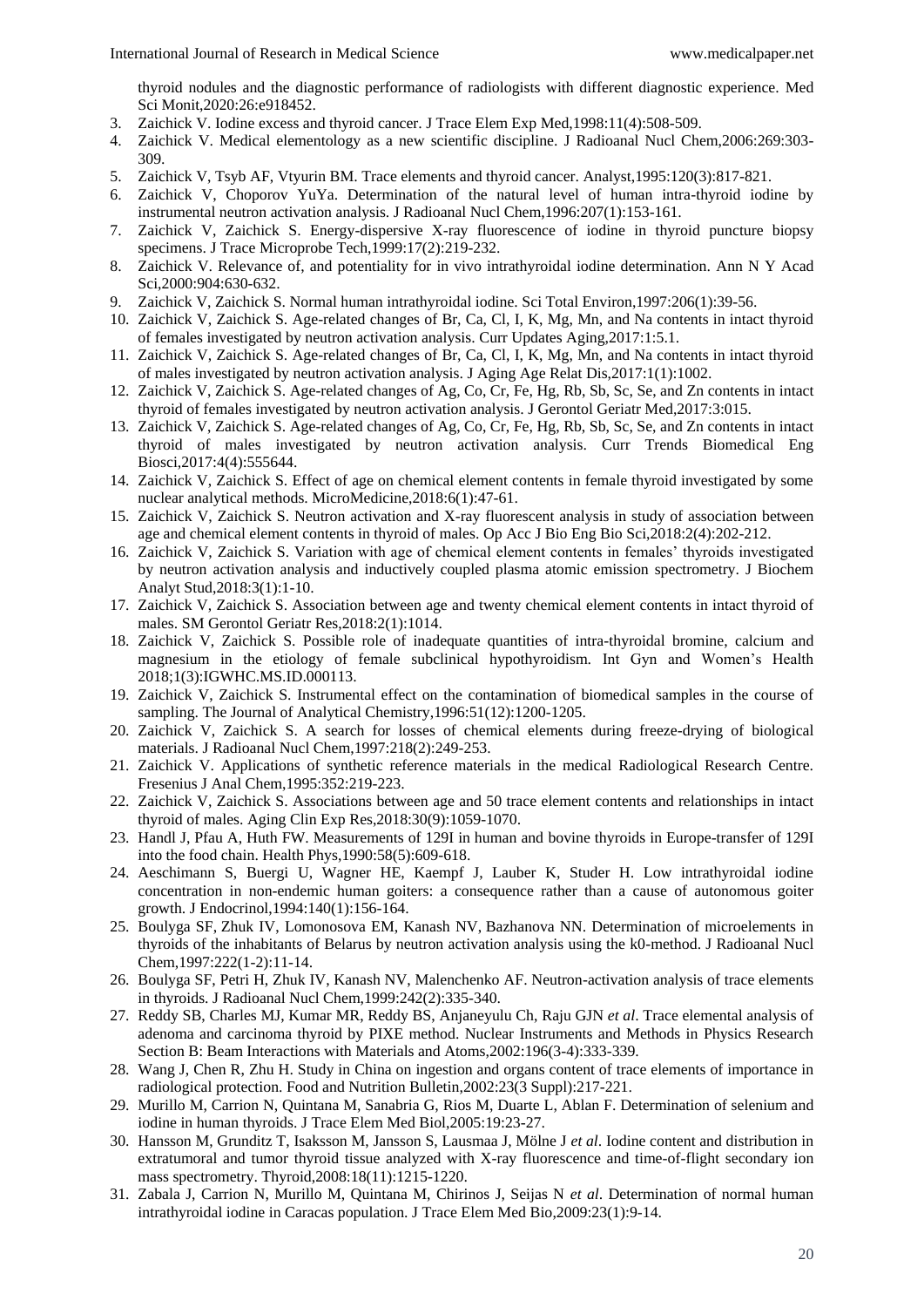- 32. Zhu H, Wang N, Zhang Y, Wu Q, Chen R, Gao J *et al*. Element contents in organs and tissues of Chinese adult men. Health Phys,2010:98(1):61-73.
- 33. Błazewicz A, Orlicz-Szczesna G, Szczesny P, Prystupa A, Grzywa-Celinska A, Trojnar M. A comparative analytical assessment of iodides in healthy and pathological human thyroids based on IC-PAD method preceded by microwave digestion. Journal of Chromatography B,2011:879:573-578.
- 34. Zaichick V, Zaichick S. Variation in selected chemical element contents associated with malignant tumors of human thyroid gland. Cancer Studies,2018:2(1):1-12.
- 35. Zaichick V, Zaichick S. Twenty chemical element contents in normal and cancerous thyroid. Int J Hematol Blo Dis,2018:3(2):1-13.
- 36. Zaichick V, Zaichick S. Levels of chemical element contents in thyroid as potential biomarkers for cancer diagnosis (a preliminary study). J Cancer Metastasis Treat,2018:4:60.
- 37. Zaichick V. Determination the content of bromine, calcium, chlorine, iodine, potassium, magnesium, manganese, and sodium in the nodular goiter of human thyroid gland using neutron activation analysis**.**  Aditum Journal of Clinical and Biomedical Research,2021:3(3):1-8.
- 38. Zaichick V. Evaluation of bromine, calcium, chlorine, iodine, potassium, magnesium, manganese, and sodium content in the thyroid adenomas using neutron activation analysis. J Carcinog Mutagen,2021:12:366.
- 39. Zaichick V. Comparison bromine, calcium, chlorine, iodine, potassium, magnesium, manganese, and sodium contents in normal thyroid and thyroid with Hashimoto's thyroiditis. J Clin Res Oncol,2021:4(1):21- 27.
- 40. Zaichick V. Comparison between bromine, calcium, chlorine, iodine, potassium, magnesium, manganese, and sodium contents in normal thyroid and Riedel's Struma. Journal of Biotechnology and Bioinformatics Research,2021:3(4):1-6.
- 41. Zaichick V. Comparison of twenty chemical element contents in normal thyroid tissue and hypertrophic thyroid tissue. Universal Journal of Pharmaceutical Research,2021:6(4):32-42.
- 42. Zaichick V. Evaluation of twenty chemical element contents in thyroid adenomas using neutron activation analysis and inductively coupled plasma atomic emission spectrometry**.** World Journal of Advanced Research and Reviews,2021:11(03):242-257.
- 43. Nishita M, Sakurai H, Tezuka U, Kawada J, Koyama M, Takada J. Alteration in manganese and iodide contents in human thyroid tumors; a correlation between the contents of essential trace elements and the states of malignancy. Clin Chem Acta,1990:187(2):181-188.
- 44. Bellisola G, Bratter P, Cinque C, Francia G, Galassini S, Gawlik D *et al*. The TSH-dependent variation of the essential elements iodine, selenium, and zinc within human thyroid tissue. J Trace Elem Med Biol,1998:12:177-182.
- 45. Zaichick V. Determination of twenty chemical element contents in normal and goitrous thyroid using X-ray fluorescent and neutron activation analysis. World Journal of Advanced Research and Reviews,2021:11(02):130-146**.**
- 46. Zaichick V. Evaluation of twenty chemical element contents in thyroid adenomas using X-ray fluorescent and neutron activation analysis. J Cell Mol Onco,2021:1(3):007.
- 47. Zaichick V. Evaluation of twenty chemical elements in thyroid with Hashimoto's thyroiditis using X-ray fluorescent and neutron activation analysis. Journal of Medical Research and Health Sciences,2021:2(10):1500-1510.
- 48. Zaichick V. Comparison of nineteen chemical element contents in normal thyroid and thyroid with Riedel's Struma. Journal of Medical Research and Health Sciences,2021:4(11):1529-1538.
- 49. Zaichick V. Content of copper, iron, iodine, rubidium, strontium and zinc in thyroid benign nodules and tissue adjacent to nodules. International Journal of Medical and Public Health Research and Review,2021:1(1):30-42.
- 50. Zaichick V. Contents of nineteen chemical elements in thyroid benign nodules and tissue adjacent to nodules investigated using neutron activation analysis and inductively coupled plasma atomic emission spectrometry. Research and Reviews on Healthcare: Open Access Journal,2022:7(3):719-727.
- 51. Zaichick V. Content of copper, iron, iodine, rubidium, strontium and zinc in thyroid malignant nodules and thyroid tissue adjacent to nodules. Journal of Clinical and Diagnostic Pathology,2022:1(4):7-17.
- 52. Zaichick V. Contents of calcium, chlorine, iodine, potassium, magnesium, manganese, and sodium in thyroid malignant nodules and thyroid tissue adjacent to nodules. J Med Case Rep Rev,2022:5(2):1068- 1078.
- 53. Zaichick V. Content of eleven trace elements in thyroid malignant nodules and thyroid tissue adjacent to nodules. Interventions in Gynaecology and Women Health Care,2022:5(1):468-476.
- 54. Zaichick V. Contents of nineteen chemical elements in thyroid malignant nodules and thyroid tissue adjacent to nodules investigated using X-ray fluorescent and neutron activation analysis. Journal of Medical Research and Health Sciences,2022:5(1):1663-1677.
- 55. Zaichick V. Contents of nineteen chemical elements in thyroid malignant nodules and thyroid tissue adjacent to nodules using neutron activation analysis and inductively coupled plasma atomic emission spectrometry. Saudi Journal of Biomedical Research,2022:7(1):45-56.